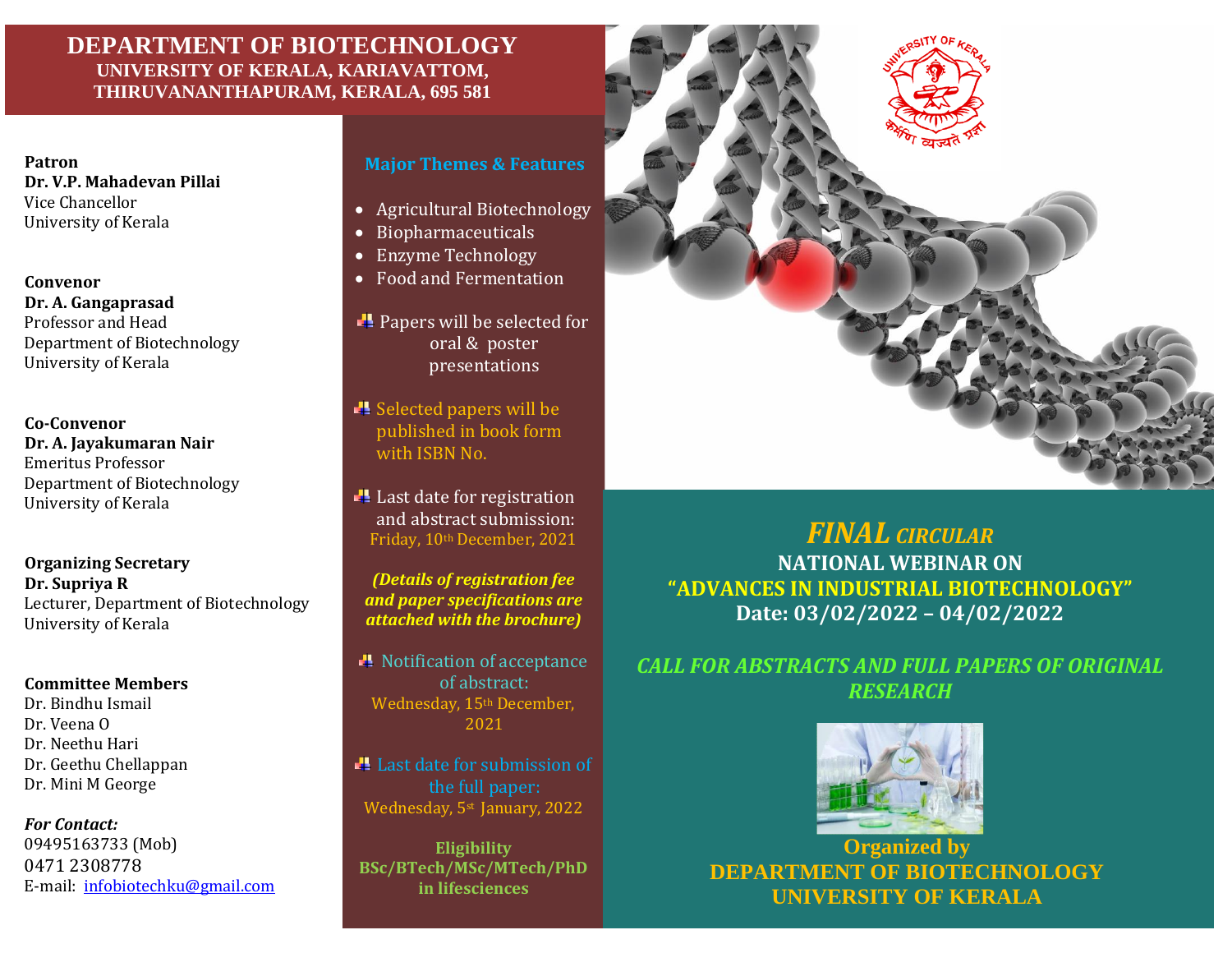## **About the Webinar**

**"Industrial Biotechnology" uses microorganisms or components of the cells like enzymes to generate products of industrial importance, utilizing renewable materials for the production of new useful products. These innovative approaches lower the greenhouse gas emissions also, thereby prevents environmental pollution to a great extent. Hence, industrial biotechnology uses biological organisms, systems, or processes by various industries to learn about the science of life and the improvement of the value of materials and organisms such as pharmaceuticals, crops, and livestock, and offers more and more viable solutions for the sustainable development of our environment. It also helps to improve the industrial performance and product value. In this context, a webinar to be organized by Department of Biotechnology, University of Kerala on "Advances in Industrial Biotechnology" offers immense knowledge in the upcoming areas in the development of many important drugs, fuel and other value-added products through biotechnology to the participants. The webinar will highlight the importance of industrial biotechnology and what it can contribute to the society in a costeffective way.**





# **About Us**



The Department of Biotechnology was established under University of Kerala in 1995. It offers post-graduate degree and doctoral degree in biotechnology and is provided with all basic and essential laboratory facilities for carrying out doctoral research programmes in modern areas of biotechnology. Our aim is to generate trained manpower to meet the industry's demand on biotechnological aspects. The course curriculum of PG programme in biotechnology and doctoral research programmes are meticulously designed to impart practical oriented training in all areas of biotechnology as required by the biotechnology industry. Department is engaged on both basic and applied aspects of biotechnology researches. We have also established an Inter University Centre for Genomics and Gene Technology (IUCGGT), an initiative of the Department of Higher Education, Govt. of Kerala. The Centre is functioning as a platform for the research and academic interaction of researchers and students of Biotechnology. We impart training on various fields of biotechnology to the needy according to their research and academic interests.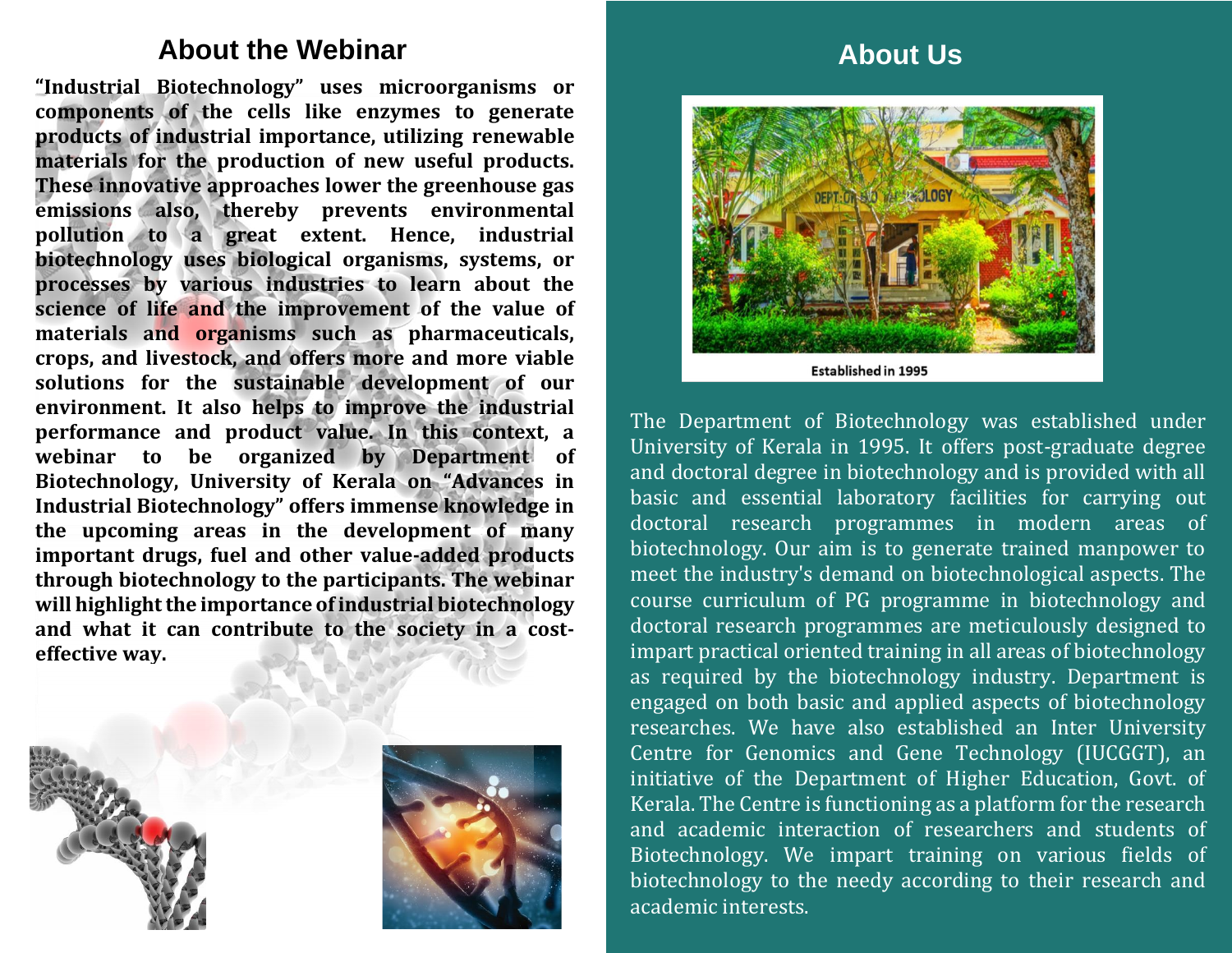### **Guidelines for submission of abstract**

The abstract (font-Times New Roman) should contain the following:

- **Title of the presentation** (bold font with size 14).
- **Designation and affiliation of all the authors** (font size -12): Full names of all the authors with their affiliations (name of the presenting author should be underlined), and email address of presenting and corresponding authors.
- $\frac{1}{\sqrt{1}}$  **Matter:** A brief description of not more than 250 words typed in Times New Roman (font size 12), with 1.5 line spacing and 1" margin on all sides. A maximum of **five keywords** should be included at the end of the abstract (bold font).
- $\ddot{\bullet}$  The abstract will be reviewed by the Scrutiny Committee and the authors of the approved abstracts shall be intimated. The decision of the expert committee is final and binding.

### **Guidelines for submission of full paper**

- $\downarrow$  All research papers shall be original, unpublished and plagiarism free.
- $\ddot{\bullet}$  Selected papers will be published in the form of a book with ISBN number on the first day of the webinar.
- $\ddot{\text{I}}$  The paper shall be thematic and identification of sub-themes is encouraged.
- $\ddot{\phantom{1}}$  It should have proper research questions and should also reflect the findings. The research papers shall not exceed 5000 words.
- $\ddot{\phantom{1}}$  The papers are required to be typed in Times New Roman font with size 12 on A4 size paper with 1" margin on all sides and 1.5 line spacing using MS Word application.

#### **Registration fee**

- ₩. Registration fee shall be paid online and details should be attached in the google form.
- $\overline{\text{F}}$  For students and research scholars without paper presentation: **Rs. 100/-** *(Rupees hundred only).*
- $\overline{\text{F}}$  For students and research scholars with paper presentation: **Rs. 200/-** *(Rupees two hundred only).*
- $\overline{\textbf{F}}$  For faculties and industry personnel without paper presentation: **Rs. 200/-** *(Rupees two hundred only).*
- $\frac{1}{\sqrt{1-\frac{1}{\sqrt{1-\frac{1}{\sqrt{1-\frac{1}{\sqrt{1-\frac{1}{\sqrt{1-\frac{1}{\sqrt{1-\frac{1}{\sqrt{1-\frac{1}{\sqrt{1-\frac{1}{\sqrt{1-\frac{1}{\sqrt{1-\frac{1}{\sqrt{1-\frac{1}{\sqrt{1-\frac{1}{\sqrt{1-\frac{1}{\sqrt{1-\frac{1}{\sqrt{1-\frac{1}{\sqrt{1-\frac{1}{\sqrt{1-\frac{1}{\sqrt{1-\frac{1}{\sqrt{1-\frac{1}{\sqrt{1-\frac{1}{\sqrt{1-\frac{1}{\sqrt{1-\frac{1}{\sqrt{1-\frac{1}{\sqrt{1-\frac{1$ **Rs. 300/-** *(Rupees three hundred only).*

#### **ORAL PRESENTATIONS**

10 min presentation; 5 min discussion.

#### **POSTER PRESENTATIONS**

- $\ddot{\bullet}$  Title of the paper, name(s) of the author(s) and affiliation(s) on top.
- $\overline{\text{4}}$  Poster size 36" X 48" must be submitted in PDF format. **Text:** Ensure readability of all the contents in the poster. Language - ENGLISH only.
- **Illustrations:** Poster should contain static photographs only, with no video or animation.
- $\ddotplus$  The posters will be evaluated by a panel of experts.

#### **CALENDAR**

- Last date for registration: Friday, 10<sup>th</sup> December, 2021 (registration . link shown in next page).
- **Last date for submission of abstract: Friday, 10th December, 2021.**
- **Abstracts submitted after the last date will not be considered.**

**(Contd…)**